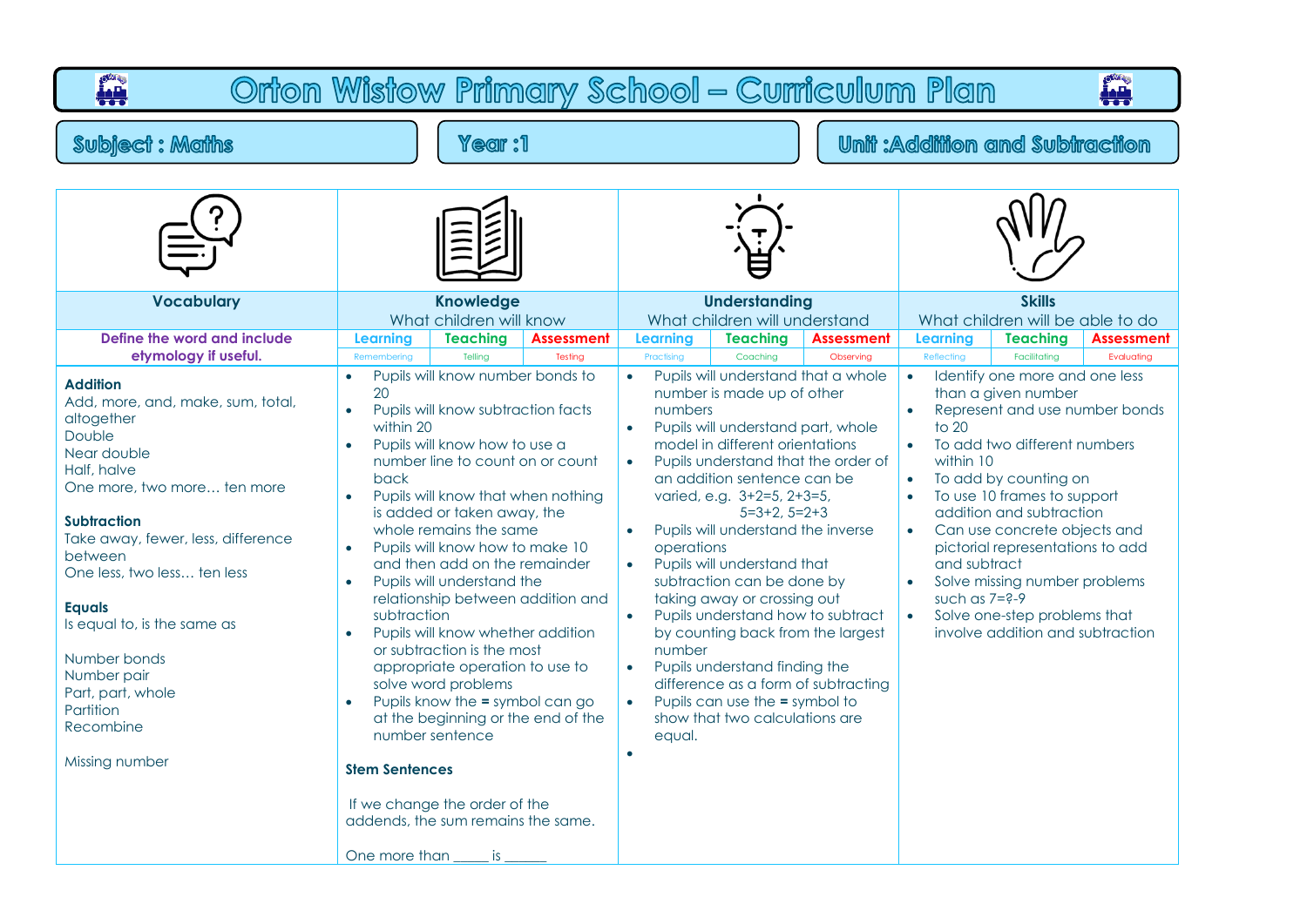| <b>Vocabulary</b>                                   |                                                             | <b>Knowledge</b><br>What children will know                                                                                                                                                                                                                                                                                                                                      |                                                     |                        | <b>Understanding</b><br>What children will understand |                                |                               | <b>Skills</b><br>What children will be able to do |                                 |  |
|-----------------------------------------------------|-------------------------------------------------------------|----------------------------------------------------------------------------------------------------------------------------------------------------------------------------------------------------------------------------------------------------------------------------------------------------------------------------------------------------------------------------------|-----------------------------------------------------|------------------------|-------------------------------------------------------|--------------------------------|-------------------------------|---------------------------------------------------|---------------------------------|--|
| Define the word and include<br>etymology if useful. | Learning<br>Remembering                                     | <b>Teaching</b><br>Telling                                                                                                                                                                                                                                                                                                                                                       | <b>Assessment</b><br>Testing                        | Learning<br>Practising | <b>Teaching</b><br>Coaching                           | <b>Assessment</b><br>Observing | <b>Learning</b><br>Reflecting | <b>Teaching</b><br>Facilitating                   | <b>Assessment</b><br>Evaluating |  |
|                                                     | unchanged.<br>difference of zero.<br>a part.<br>is the sum. | One less than ______ is ______<br>Adding one gives one more.<br>Subtracting one gives one less.<br>When zero is added to a number, the<br>number remains unchanged.<br>When zero is subtracted from a<br>number, the number remains<br>Subtractig a number from itself gives a<br>is equal to _____ plus _____.<br>_ plus_____ is equal to ________.<br>and ___ are the addends. | $\frac{1}{2}$ is the whole; _____ is a part; ___ is |                        |                                                       |                                |                               |                                                   |                                 |  |

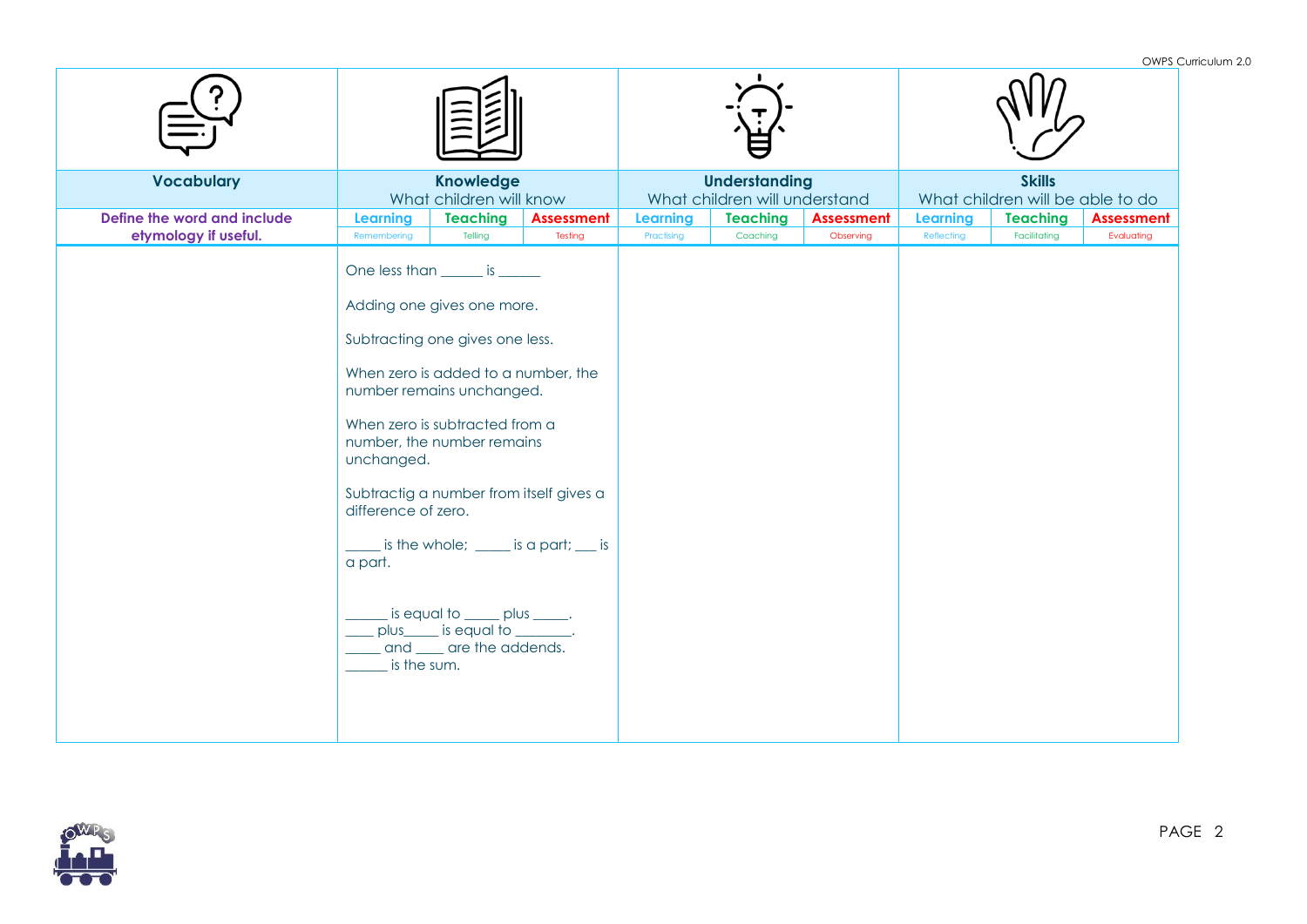| <b>OWRS</b><br>Orton Wistow Primary School - Curriculum Plan<br><u>iaih</u>                                                                                                                                                                                                                                                                                                                                                                                                                                                                                                                                                     |                                                                                                                                                |                                                                                                                                                                                                                                                                                                                                                                                                                                |                               |                                                       |                                                                                                                                                                                                                                                              |                                                                                                                                                                                                                                                                                                                                                                                                                                                                                                                                                                                                                                      |                                                   |                                 |  |
|---------------------------------------------------------------------------------------------------------------------------------------------------------------------------------------------------------------------------------------------------------------------------------------------------------------------------------------------------------------------------------------------------------------------------------------------------------------------------------------------------------------------------------------------------------------------------------------------------------------------------------|------------------------------------------------------------------------------------------------------------------------------------------------|--------------------------------------------------------------------------------------------------------------------------------------------------------------------------------------------------------------------------------------------------------------------------------------------------------------------------------------------------------------------------------------------------------------------------------|-------------------------------|-------------------------------------------------------|--------------------------------------------------------------------------------------------------------------------------------------------------------------------------------------------------------------------------------------------------------------|--------------------------------------------------------------------------------------------------------------------------------------------------------------------------------------------------------------------------------------------------------------------------------------------------------------------------------------------------------------------------------------------------------------------------------------------------------------------------------------------------------------------------------------------------------------------------------------------------------------------------------------|---------------------------------------------------|---------------------------------|--|
| <b>Maths</b><br><b>Subject:</b>                                                                                                                                                                                                                                                                                                                                                                                                                                                                                                                                                                                                 | <b>Year:</b>                                                                                                                                   |                                                                                                                                                                                                                                                                                                                                                                                                                                | 1                             |                                                       |                                                                                                                                                                                                                                                              |                                                                                                                                                                                                                                                                                                                                                                                                                                                                                                                                                                                                                                      | <b>Unit: Number and Place Value</b>               |                                 |  |
|                                                                                                                                                                                                                                                                                                                                                                                                                                                                                                                                                                                                                                 |                                                                                                                                                |                                                                                                                                                                                                                                                                                                                                                                                                                                |                               |                                                       |                                                                                                                                                                                                                                                              |                                                                                                                                                                                                                                                                                                                                                                                                                                                                                                                                                                                                                                      |                                                   |                                 |  |
| <b>Vocabulary</b>                                                                                                                                                                                                                                                                                                                                                                                                                                                                                                                                                                                                               | <b>Knowledge</b><br>What children will know                                                                                                    |                                                                                                                                                                                                                                                                                                                                                                                                                                |                               | <b>Understanding</b><br>What children will understand |                                                                                                                                                                                                                                                              |                                                                                                                                                                                                                                                                                                                                                                                                                                                                                                                                                                                                                                      | <b>Skills</b><br>What children will be able to do |                                 |  |
| Define the word and include<br>etymology if useful.                                                                                                                                                                                                                                                                                                                                                                                                                                                                                                                                                                             | <b>Teaching</b><br><b>Learning</b><br>Telling<br>Remembering                                                                                   | <b>Assessment</b><br>Testing                                                                                                                                                                                                                                                                                                                                                                                                   | <b>Learning</b><br>Practising | <b>Teaching</b><br>Coaching                           | <b>Assessment</b><br>Observing                                                                                                                                                                                                                               | <b>Learning</b><br>Reflecting                                                                                                                                                                                                                                                                                                                                                                                                                                                                                                                                                                                                        | <b>Teaching</b><br>Facilitatina                   | <b>Assessment</b><br>Evaluating |  |
| <b>Number</b><br>Zero, one, two, three to twenty, and<br>beyond<br><b>None</b><br>Count (on/up/to/from/down/forward<br>/ backwards)<br>Before, after<br>More, less, many, few, fewer, least,<br>fewest, smallest, greater, lesser<br>Equal to, the same as<br>Odd, even<br>ones, tens<br>Ten more/less<br><b>Digit</b> – the numerals 0 -9 which then<br>make up a number<br><b>Numeral</b> - the way we write number<br>Figure(s)<br><b>Compare</b><br>(In) order/a different order<br>Size - How big is the number?<br><b>Value</b> – what is the number worth?<br>Between, halfway between<br><b>Estimate</b> – a good guess | numbers to 100<br>$\bullet$<br>compare numbers<br>equal to 1 ten<br><b>Stem Sentences</b><br>$means$ one(s)<br>There are more ______ than ____ | Pupils will know the notation of<br>Pupils will associate the number<br>name with the visual numeral<br>Pupils will use the terms greater<br>than, less than as many as to<br>Pupils will know which numbers are<br>greatest and smallest in a series<br>Pupils will know that 10 ones are<br>One, two There are _____ objects<br>There is one ten and sales ones<br>The 1 means one ten and the _____<br>is equal to ten plus |                               |                                                       | Understand one-to-one<br>Represent numbers with objects<br>Understand the correspondence<br>between using both numerals and<br>Pupils understand the concept of<br>0 by counting backwards.<br>Understand the terms greater<br>than, less than as many as to | Use concrete materials pictures to<br>show a number/value<br>Count to and from 100 forward<br>$\bullet$<br>and backwards<br>Count numbers to 100<br>$\bullet$<br>Read numbers to 100<br>$\bullet$<br>Write numbers to 100<br>$\bullet$<br>Count in multiples of 2, 5 and 10<br>$\bullet$<br>Compare numbers<br>$\bullet$<br>Order numbers<br>$\bullet$<br>Pupils will use concrete materials<br>$\bullet$<br>to show 1 more and 1 less<br>Pupils will identify missing numbers<br>$\bullet$<br>in any part of a sequence.<br>Pupils will recognise the number of<br>$\bullet$<br>objects in a group without<br>counting them up to 5 |                                                   |                                 |  |



PAGE 3